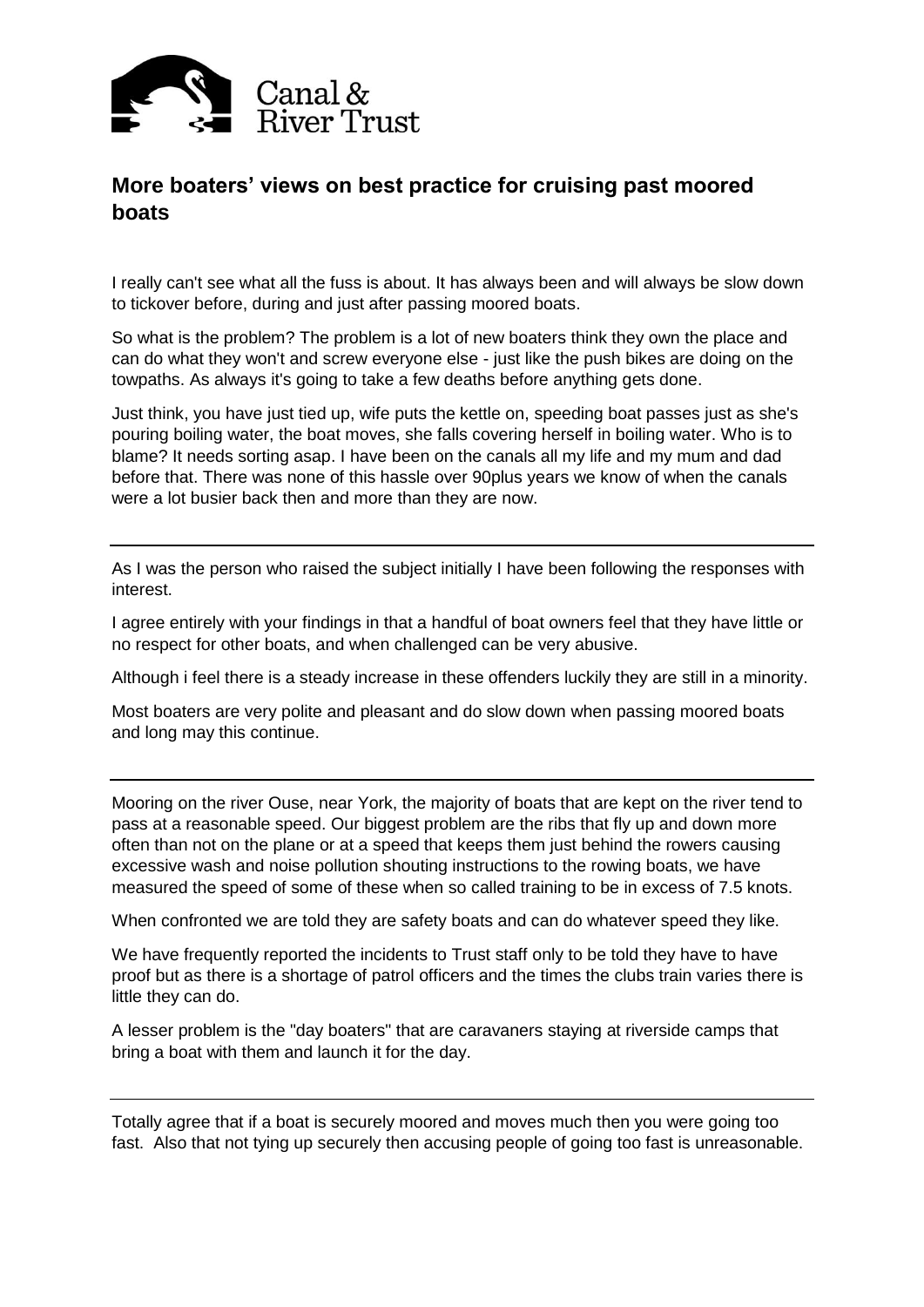

However, I do occasionally get accused of not passing other boats at tickover (guilty!). The reason is that my particular configuration of boat has a 3:1 gearbox reduction instead of the more usual 2:1. Strict tickover (900 rpm) gives me a fraction over 0.6 mph which I consider to be unrealistically slow unless the canal is very narrow and shallow. 11/1200 rpm gives me a far more acceptable 1.5 mph and causes little problems to 99% of boaters. It is just the occasional 'rev counter' that complains!

I would like to add that a fully laden traditional working boat with historic engine at tickover could well be doing more than 2mph. At the end of the day it's all down to tolerance on all sides and only complaining on those rare occasions when behaviour is genuinely unacceptable.

We hire, almost every year over the past forty. We can afford one week per year during which we like to 'do a ring' or other route covering as much of the system as reasonably possible. We were doing this long before thousands of boats started to use the offside of canals to moor, or should I say to reside.

We see many boats which are obviously seldom if ever moved. Their owners' idea of using the canals is clearly not ours, in fact in our view many don't use the canals at all. Their boats are perhaps better described as floating static weekend caravans. Our view is that canals were made for moving boats, not for parking them.

Quite often to complete our planned route we need to move for up to 10 hours a day. We enjoy this and have just as much right to travel this way as the boat owner who has weeks or months to potter gently along. One of the stimulating things about canalling is that you never know what is going to delay you next - shallow pounds, fallen trees, damaged locks, breakdowns, wire round the prop, etc.

It is meeting such challenges that adds interest to the trip, but to get the boat back to the hire base on time we sometimes need to 'press on'. We don't break the rules, we don't speed, we don't batter locks or steal someone's lock or bridge hole. We are models of good behaviour. But we inevitably find it irksome when miles of moored craft can easily add an extra hour to a day when we have already been delayed.

Tickover speed for miles is tedious and frustrating at the best of times and although we always slow down when we meet long lines of boats we sometimes commit the heinous crime of not slowing down as much as some people think is necessary. But we seldom, if ever, see springs in use and we often see loose mooring lines attached to flimsy pins in soggy ground. In our view it really is up to moorers to moor effectively. It is often those using the lazy and least effective methods who make the most noise about slowing down.

Politeness and consideration are important but ultimately offside moorers have no right to demand our forbearance and certainly no right to utter verbal abuse.

One solution to these issues is never raised. It is simply for the Trust to limit the extent of offside mooring, either by restrictions on the numbers of craft that can occupy a given stretch of water, or by taxing the landowner or boat owner as a deterrent, thus raising some badly needed extra revenue.

Whatever, with the increasing number of boats on the system things surely cannot continue as they are.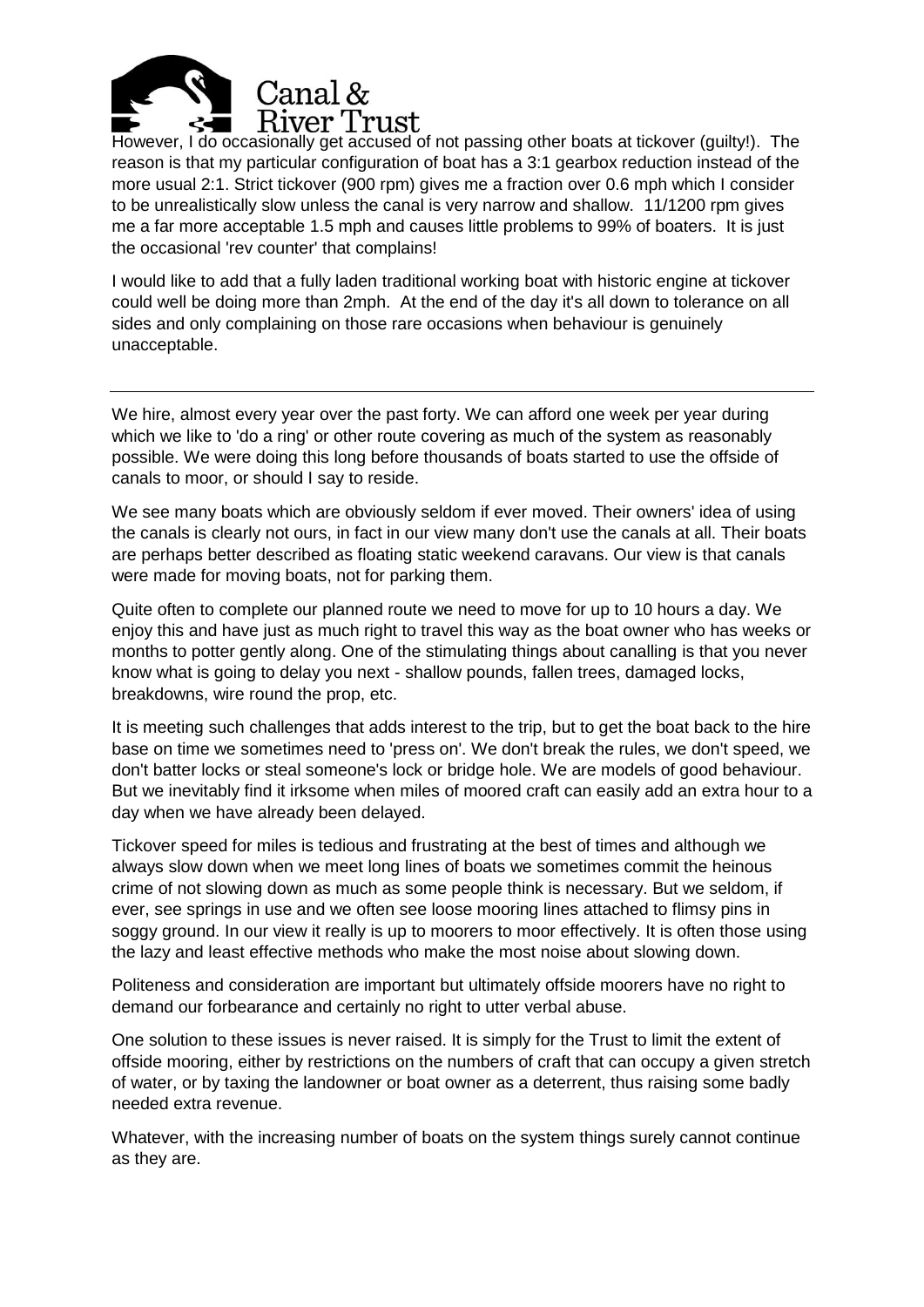

Temporary moored boats is one thing. However, I have no sympathy for the endless lines of permanent moorings. If you don't like the passing boats then move to one of the ever expanding choice of new marinas.

I started to use springs to reduce movement on my mooring but then I found that the boat was grounding - the movement on the ropes was keeping the silt from building up. I now use just two ropes on the fore and back ends and accept that a bit of movement can be a good thing. It's a boat, it's on water, it moves.

The legal speed limit on the canals is 4 mph.

There are large sections of canal that are effectively linear marinas.

In many such places there are often boats not displaying a current license.

I pass such places at 4 mph. If the boat owners can't cope with that they should move to a proper marina. If they choose to live on the canal they must put up with the traffic.

I do slow down for overnight and lunch time moorers.

I will say that signs are disregarded by those who speed and are a waste of money. What they provide is a legal notification of what to do or not to do. My own boat is tied up at our moorings at the end of my garden so I can observe the problem the wash causes, it regularly damages the hull and causes erratic movement inside the boat, a real danger when cooking or working on the engine.

It is by a canal bridge the other side of which is a sign warning of canoes, rowboats, peddleloes and moored boats. This does not stop people speeding past. Neither do the private mooring, winter moorings signs, fishing restrictions, etc. Policing the situation shouldn't be the only answer but I can't see any other way round it!

It is both common courtesy and common sense to slow down when you pass moored boats, however, there is definitely a feeling of sympathy for many boat owners that have to tick along past literally miles of permanently moored boats.

On the stretch of canal close to my marina, the greed of yet another farmer has led to over an hour of slow tick-over cruising to get past them. It spoils the fun of boating for myself and many of my neighbours. Don't even get me started on the situation in many areas the South and close to major cities. Reason prevails that the Trust should limit the distance or number of boats permanently or long term moored next to one another.

Moored boats should be properly moored with tight lines and springs.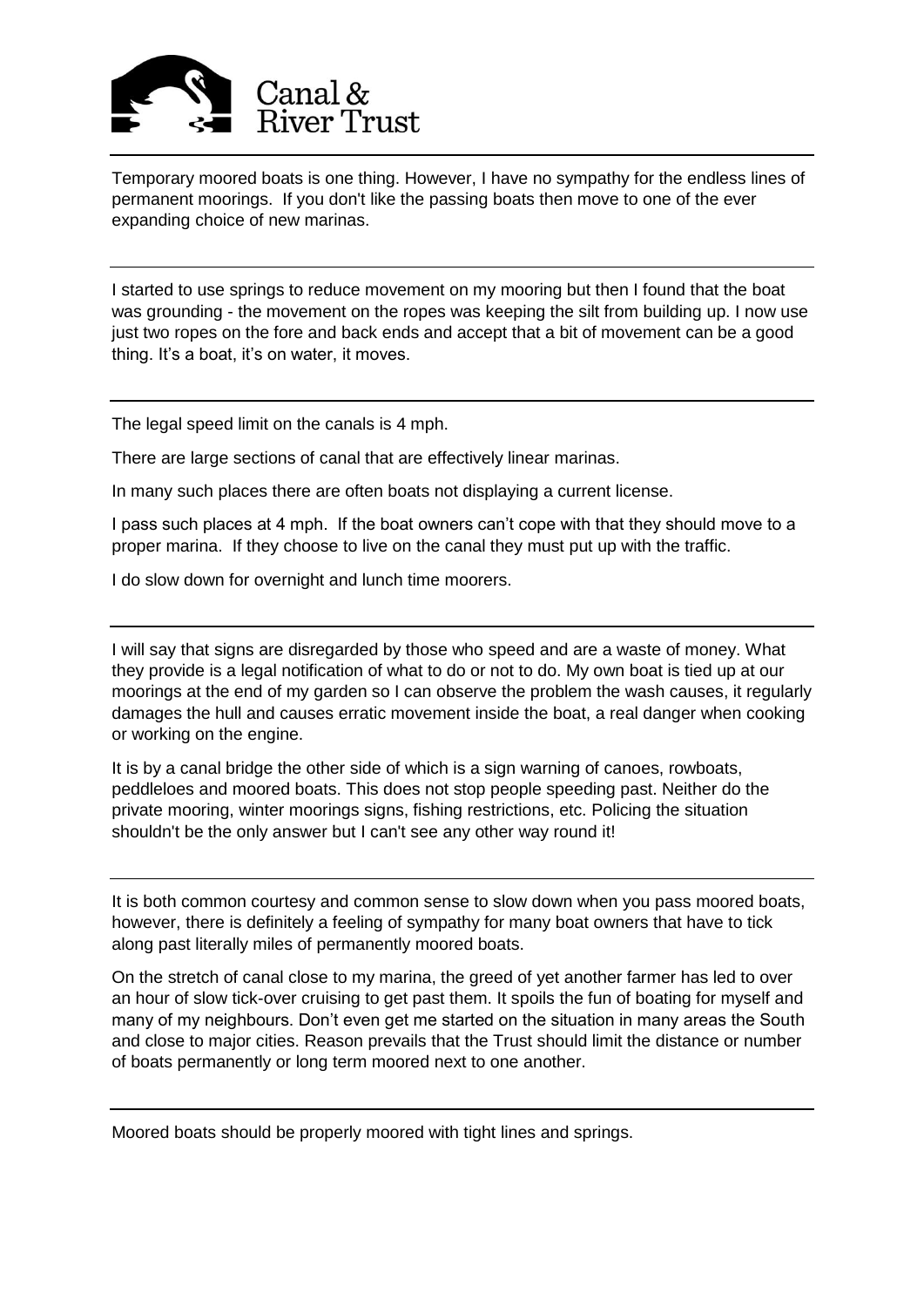

Passing boats should slow down to pass at slowest speed possible consistent with safety to their own boat.

Apart from any rules and regulations this is just good manners.

I moor my boat at a permanent mooring at a farm and we do not have rings or armco to tie to. We use pins in the grass bank, so I use 4 ropes: 2 at the front and 2 at the stern. I use wagon drivers' dolly knots to hold the boat tight, we often have boats pass us on full throttle from a nearby marina. When you ask them nicely to slow down you get sworn at and abuse hurled at you, or they say we are on tick over then they slow down for a nearby bridge.

When I first got our boat (10 years ago) I was told when you pass moored boats slow to tick over well before you reach them and do not speed up again until you are well passed them as some body may be cooking chips in a chip pan. I always slow to tick over. If it's too windy to travel safely past moored boats I moor up till the weather improves.

Yes it is annoying passing lots of moored boats but you only put a minimal amount of time on your journey and these boats are people's homes or expensive property. I ask people how they would like me to pass them at the same speed they travelling and most look quite shocked and then slow down.

As for passing moored boats, the term "tick over" relates to a different speed for every boat, let's just all use common sense as I have for 40 years. Go past as slowly as is practical dependent on the conditions on the day, and that is never 3 or 4 MPH, if it is too windy for you to control your boat slowly, tie up, it is not safe to travel.

I do not agree with tick over as a rule, under navigation law the steerer must maintain control of their vessel and this is not always possible at tickover for several reasons mainly weather, manoeuvring, water movement and the competence of the steerer.

I do agree with slowing down as is reasonable and safe, but boats moored on slack ropes or springers only with no outward moorers will swing irrespective of speed tickover or not, it seems quite a fashion these days to moor only on springs.

It should always be in the back of your mind when on board that the boat can be moved or collided with at any time so when pouring the kettle etc. you should expect to be jolted so not get caught out, its why you're on water and not in a house on land.

Anything can go wrong at any time, bag round the prop, caught by a gust of wind, shallow spot, or plain got it wrong, these can all move a moored boat and should always be kept in mind.

There is no excuse for excessive speed but that is hard to quantify, I would advocate as gentle a speed as possible to reduce movement affects as much as possible in the circumstances whilst maintaining proper control of the vessel.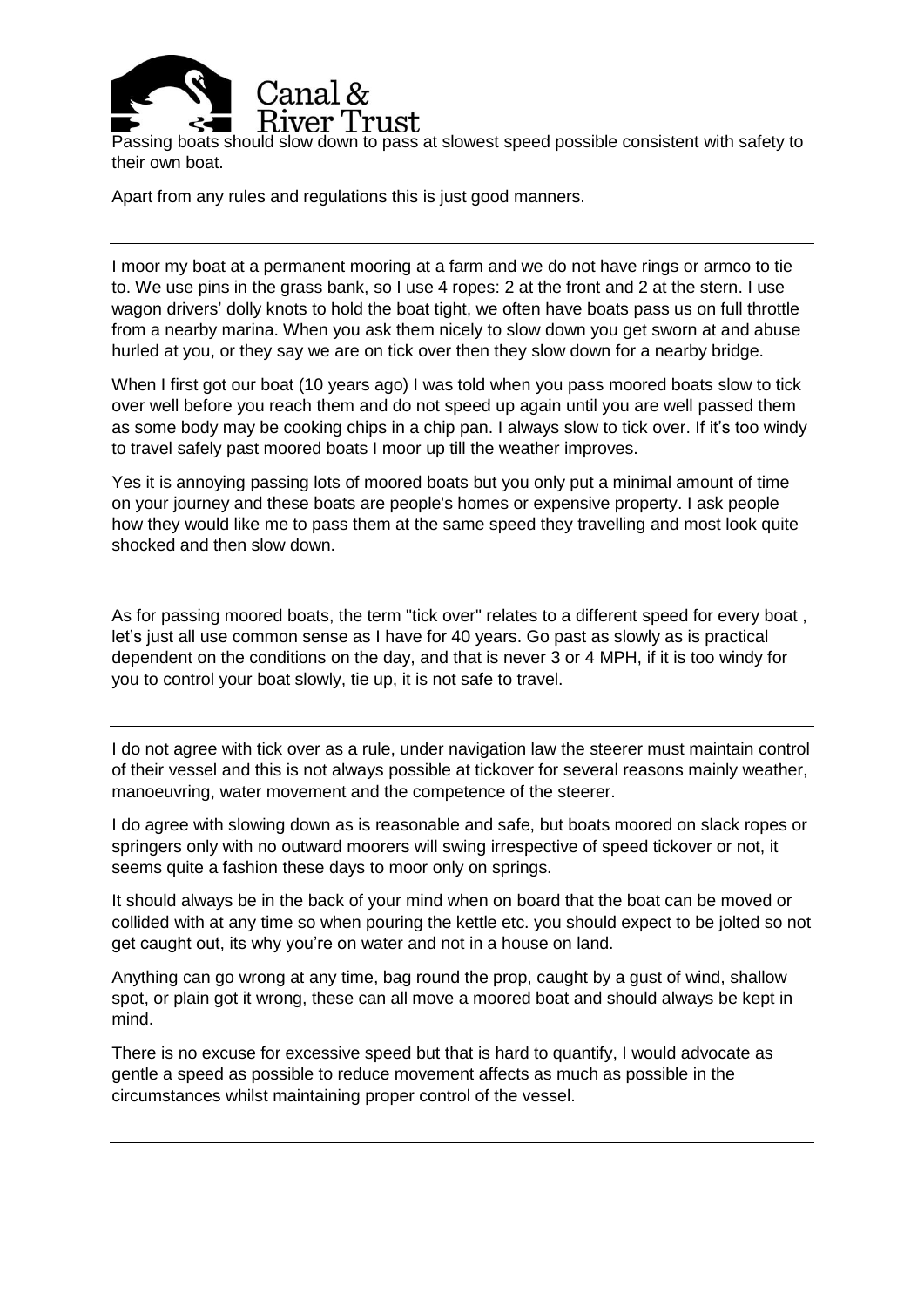

Everybody seems to missing the point. Irrespective of the speed passing and the tightness of the mooring the pull from a passing boat on the mooring increases with the speed. Over time the bank will become weakened thus resulting in collapsed banks and costly repairs.

As far as I am concerned it has always been mandatory for boats to reduce speed to 2mph. In reply to those who say that it's the fault of the moorer, it depends on the mooring. If there is no shuttering and you are on pegs and its wet you will get pulled off your mooring anyway. The times that I have left my boat whilst going to the shops on 4 pegs, and returned to a drifting boat…

The answer is, if it's too windy for your boat then you shouldn't be moving. Having a heavy boat and 40 years on the canal I never have trouble passing boats at 2mph.

A big problem I find that does not appear to be mentioned is when a passing boat has passed the last boat and immediately accelerates, presumably to make up the time they have lost slowing down, a lot of boaters do not seem to realise that this action pulls the last boat or two on the mooring causing the same problem they were trying to prevent.

I would be most grateful if you could highlight this as my boat is constantly affected by this. My boat is moored to very strong metal posts but due to the increased 'traffic' on the Paddington Arm these post have had to be reset many times. Incidentally this is a home mooring.

In response to the article about passing mooring boats whilst I agree some of the comments are sensible suggestions being consequent of course upon those moored boats to secure their craft adequately, sadly the rest of the comments I find quite remarkable!

I wholeheartedly agree with the comment about slowing down whilst passing mooring boats but the reality is given the miles of moored boats in the London Region alone to expect cruising boats to pass them all on tick over is quite unrealistic. I am of the opinion that whilst slowing down is good practice, slowing to tick over is too much to expect.

Surely the moored boats have to take some responsibility too as hardly any use springs or snubbers, something you might like to promote as part of the solution as this is clearly a moored rather than moving boat problem.

I used to instruct at a sea school and have noted some strange mooring habits on the canals.

I don't know why anyone would moor with lines at 90 degrees to the shore, but so many do! This guarantees fore-and-aft movement as even a duck swims by, there is no restraining force on the boat until the lines point at least a bit along the boat. Ropes don't work sideways!

Any sailing boat will always have warps out at about 45 degrees to the shore, this is partly to allow for tide but also to minimise surges along the harbour wall. I always moor my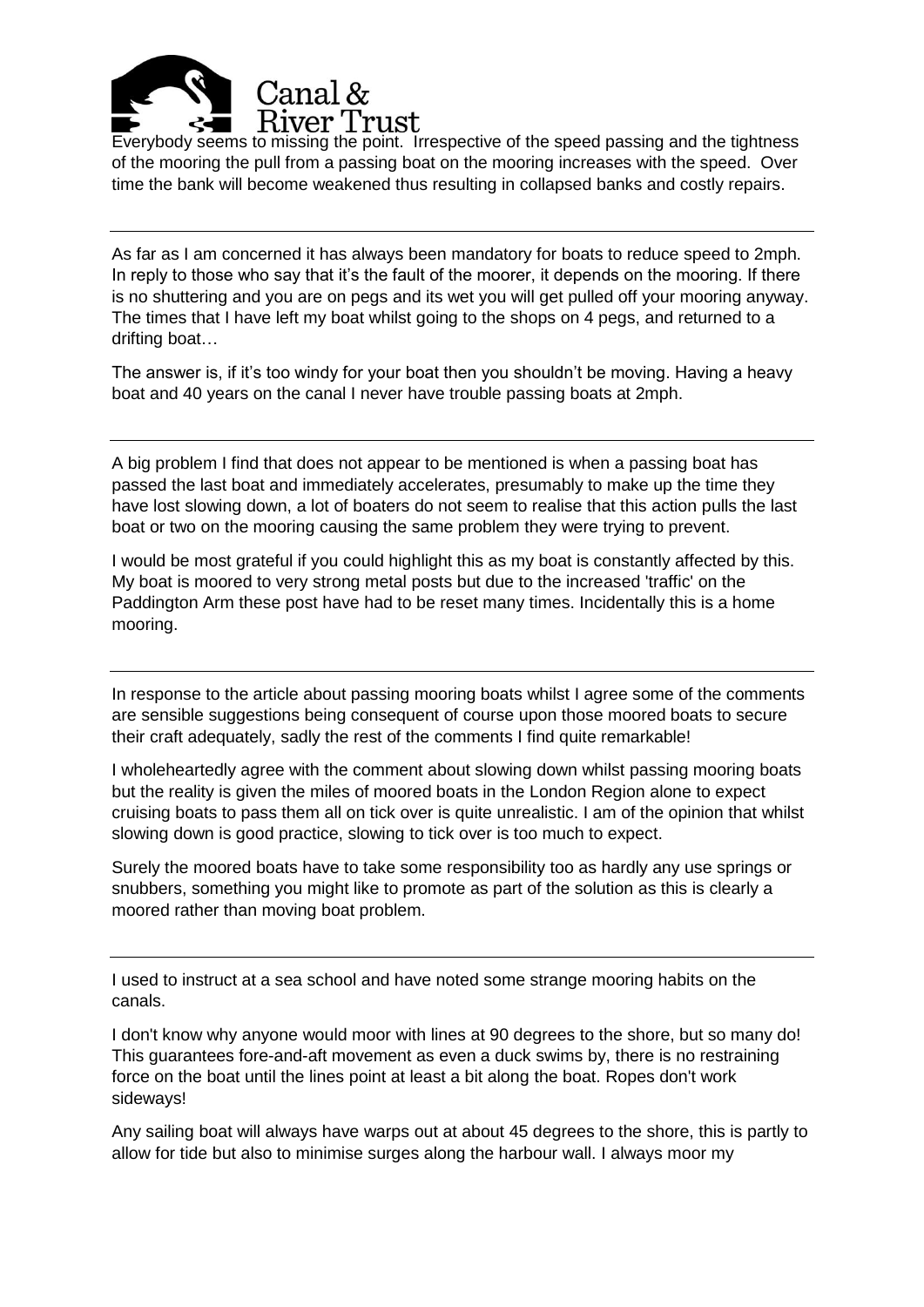

narrowboat with lines at 45 degrees (or so) and it hardly moves at all, even when heavy boats speed past.

Springs are a good idea if you can fit them, they needn't be heavy ropes (Aldi had some nice 12mm line for nuppence recently) and you can set them up to a middle ring or pin with a little bit of tension on them, making your boat almost idiot-proof. As mentioned, this also keeps you close alongside, making it safer for young and old to board and disembark.

I moor online, with fore and aft springs and warps, all at about 45 degrees, and this minimises wear and tear on the shore-side fenders, as well as guaranteeing that my boat will be there next time I want to go out!

There appears to be more people living on boats now my view is that canals were built for transport not linear moorings and they should make sure their boats are secure. Soon you will not be able cruise above 1 to 2 mph anywhere.

Passing moored boats with consideration combined with sensible mooring are the issues but speed is only a part of the problem. The profile of the cut will also affect moored boats, displaced water at the bow may cause water to flow to the stern moving the moored boat so the solution is to proceed at an appropriate speed for the conditions.

If your mooring suffers from inconsiderate passing boat's wash I suggest putting a suspended piece of scaffolding pole on a buoy with angle iron around it so it clangs when wash hits it. Even if no-one is about boats will usually slow down if they make it clang.

I have a boat propulsion system where tick-over is not possible. This is because it has a Hydrostatic drive system. The engine is kept at constant speed – approximately 1500 rpm and the speed is infinitely variable according to the position of the control lever which varies the amount of hydraulic oil which flows to the propeller motor. Hence the boat can be barely moving even at 1500 rpm engine speed.

The engine speed has to be kept at 1500 rpm in order for the hydrostatic control system to have sufficient pressure. I always cruise past moored boats at a snail's pace, usually much slower than most boats can do on tick over but still I get shouted at because most people are unable to judge the speed of another boat and hearing the engine at 1500 rpm jump to the conclusion that my boat is going too fast. Other than that it's a great system, but I just wish that people in moored boats would stop being so quick to complain!

All of the responses will work to a degree, but do not really address the fact that everyone seems to be in a hurry to arrive at a destination and moor up, and the pleasure of a cruise is seemingly secondary. It would be good to have input from the Trust, as one noticeable side effect is more accelerated bank erosion than occurred say 15 years ago. How much is that going to cost to rectify?

It would only take one official with a speed monitor at a couple of popular locations to make the towpath telegraph come alive and could slow things down a tad!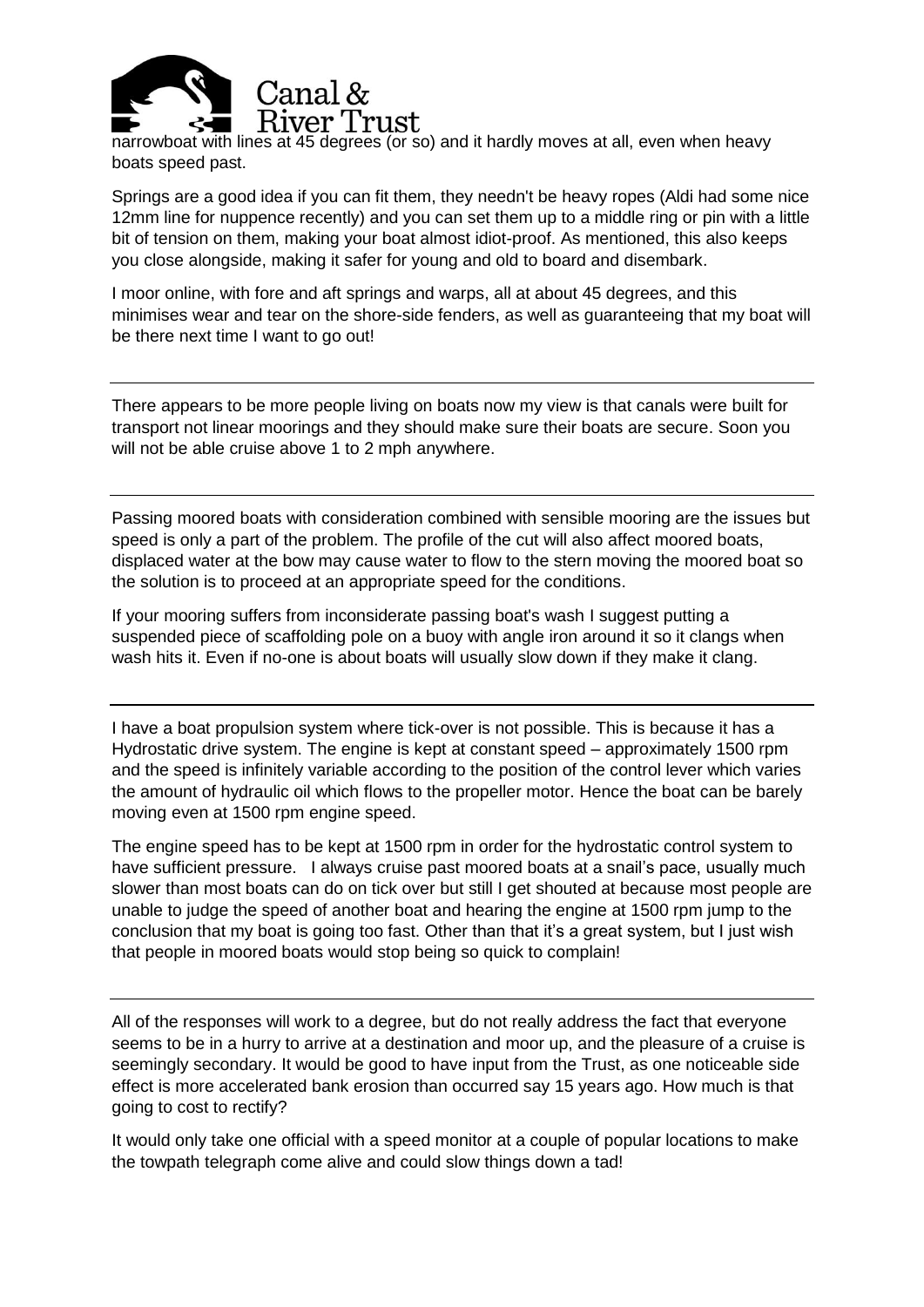

I'd just like to add my comments to this debate, I was told that when you pass a moored boat you should slow down. I have asked many a boater to slow down and get told regularly to "eff off".

I get boaters that fly past and tell me they are on "tick over", which they are but they think we are stupid.

## Examples;

If I drive my car at 70mph in a 30 zone and take it out of gear past a speed camera am I now doing 29 or 70? It takes ages to slow down without breaks and it's an insult to moored boaters when you're still travelling fast.

Where I'm moored the pound is up and down like a yo yo (like many others). One minute I'm moored with tight ropes next minute I'm slack. Does that justify going past fast and if I tighten my ropes when slack I become sideways when the pound is high… Saying it's my fault for this is a cop out and ignorant of surroundings and repairs that need doing.

Overall it should be good manners to slow down 3 boat lengths before you pass a boat. You use/live in a fluid (there's a clue there) environment and should respect moored boaters as we all moor and encounter these issues. We live in the slow lane (clue 2), let's be considerate of this.

I am a master mariner [class 1] with 50 years' experience of shipping and boating. I have been an active user of the English canal system since 1962. Worked in many canal scenarios including Suez Canal, Panama Canal Europort entrance canal [from the North Sea] Gothenburg canal and many river systems. etc. I now live in Australia but spend many summers canal cruising in England.

The problems connected with cruising past moored boats is largely due to the original canals being used by far fewer barges than today, the speed of the barges being determined by the speed of the horse drawing the barge, and most importantly a propeller was not used to propel the barge.

At any point on the canal systems where there is a lot of width to the canal and also a good depth to the canal, there are no problems with boats cruising past moored boats.

The problems start when the canal is narrow and boats are moored at the bank in line with the canal.

The propeller of the cruising boat "Robs" water from ahead of itself to feed the propeller and push the boat forward. Water is drawn from ahead and from the sides of the cruising boat and this causes the moored boat to "Fall" into the lowered water level pulling sharply on the mooring lines, then being "Slammed" back against the bank once the cruising boat has passed.

The way to prevent this happening is complicated, largely due to the antiquated construction of the canals, but the following are some actions that can assist.